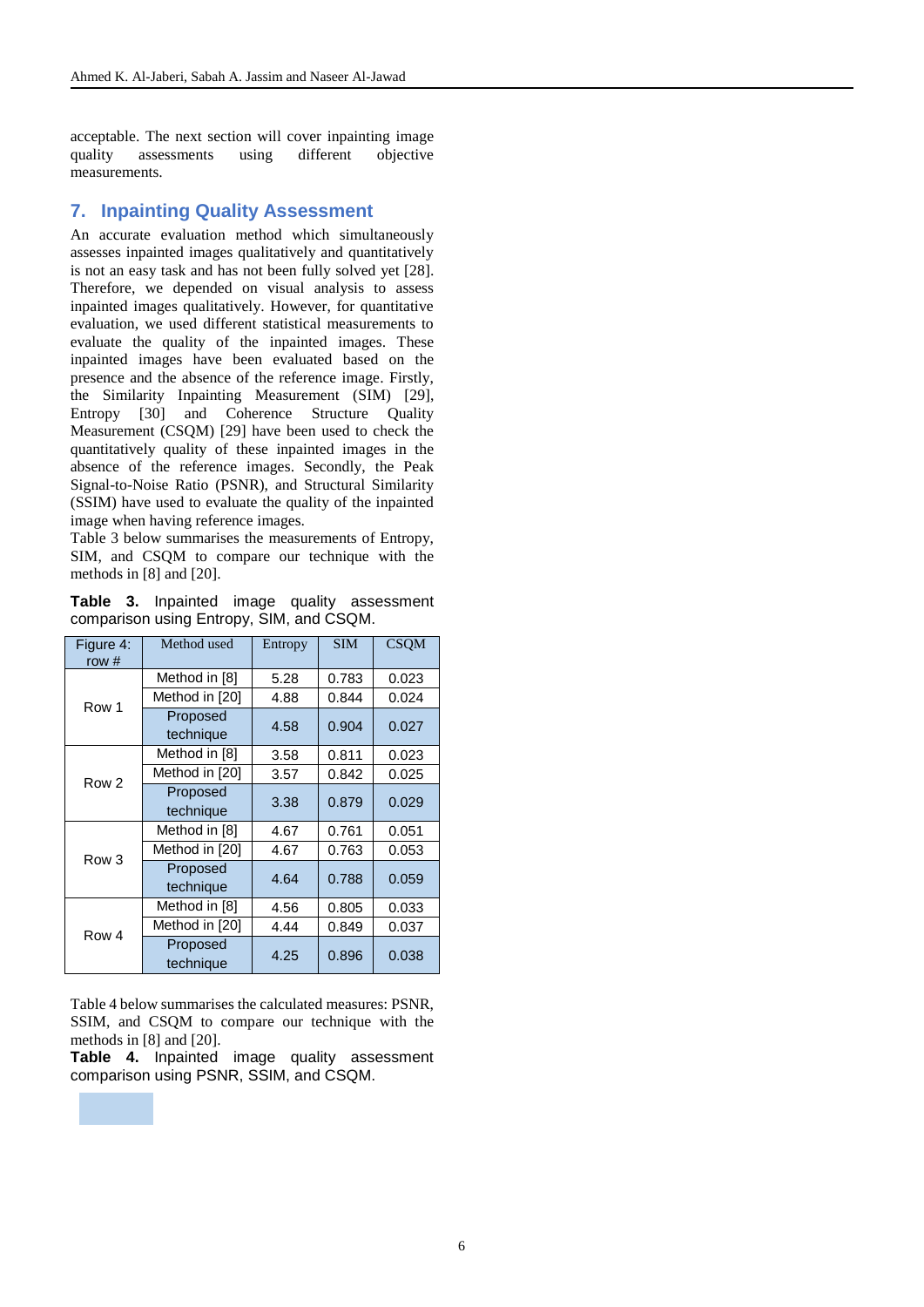## **8. Conclusion and Future work**

We proposed a novel technique to reconstruct large missing regions in the natural images using seam carving. This technique can be used to recover large missing regions with high texture contents around them. Since most of the existing methods cannot recover large missing regions, the size of the missing region is reduced by using seam carving approach. Next TEBI method is used to recover the missing region.

Additionally, MSEm is used to recover the seam lines after adding them back to the inpainted image. This technique has been tested on 100 natural images with visually acceptable results. Furthermore, the proposed method shows better performance than using the EBI method without the resizing methods as in [8] and [20].

In the future, better energy functions can be used to define the seams in an image without changing its contents.

In order to develop a seamless application, it is better to have an automatic technique for reducing the size of the missing areas using seam carving method based on the relation between the direction of seams and the geometry direction in the surrounding areas of the missing region. The gradient magnitude can be used to study the geometry direction of surrounding areas which help to choose a good direction for the seams. Also, this work can be enhanced by using other kinds of PDE methods. Furthermore, we aim to use TDA approach to check the quality of different inpainting methods instead of using only statistical measurements. Finally, this technique can be extended to recover bigger missing regions.

## **References**

- [1] M. Bertalmio, G. Sapiro, V. Caselles, and C. Ballester, (2000)"Image inpainting," in *Proceedings of the 27th annual conference on Computer graphics and interactive techniques - SIGGRAPH,* pp. 417–424.
- [2] T. F. Chan and J. Shen, (2002) "Mathematical Models for Local Nontexture Inpaintings," *SIAM Journal on Applied Mathematics*, vol. 62. Society for Industrial and Applied Mathematics, pp. 1019–1043.
- [3] T. Chan and J. Shen, (2001) "Non-Texture Inpainting by Curvature-Driven Diffusions (CCD)," *J. Vis. Commun. Image Represent.*, vol. 12(4), pp. 436–449.
- [4] Wei Guo and Li-Hong Qiao, (2007) "Inpainting based on total variation," in *2007 International Conference on Wavelet Analysis and Pattern Recognition*, pp. 939–943.
- [5] M. Bertalmio,(2006) "Strong-continuation, contrastinvariant inpainting with a third-order optimal PDE," *IEEE Trans. Image Process.*, vol. 15, no. 7, pp. 1934– 1938.
- [6] S. Esedoglu and J. Shen, (2002)"Digital inpainting based on the Mumford-Shah-Euler image model," *Eur. J. Appl. Math.*, vol. 4, pp. 353–370.
- [7] C.-B. Schönlieb, (2009)"Modern PDE Techniques for Image Inpainting," DAMTP, Centre for Mathematical Sciences University of Cambridge.
- [8] A. Criminisi, P. Perez, and K. Toyama, (2004) "Region

Filling and Object Removal by Exemplar-Based Image Inpainting," *IEEE Trans. Image Process.*, vol. 13, no. 9, pp. 1200–1212.

- [9] N. Sharma and N. Mehta, (2013) "Region Filling and Object Removal by Exemplar-Based Image Inpainting," *Int. J. Inven. Eng. Sci.*, no. 13, (2319–9598), pp. 26-31.
- [10] W.-H. Cheng, C.-W. Hsieh, S.-K. Lin, C.-W. Wang, and J.-L. Wu, (2005) "Robust Algorithm for Exemplar-based Image Inpainting," *Process. Int. Conf. Comput. Graph.*, pp. 64–69.
- [11] M. Desai, (2012) "Modified Fast and Enhanced Exemplar-based Inpainting Algorithm for Solving Unknown Row Filling Problem," *Int. J. Comput. Appl.*, vol. 56, no. 9, pp. 20-24.
- [12] Anupam, P. Goyal, and S. Diwakar, (2010) "Fast and Enhanced Algorithm for Exemplar-Based Image Inpainting," in *2010 Fourth Pacific-Rim Symposium on Image and Video Technology*, pp. 325–330.
- [13] S. Hesabi and N. Mahdavi-Amiri, (2012) "A modified patch propagation-based image inpainting using patch sparsity," in *The 16th CSI International Symposium on Artificial Intelligence and Signal Processing (AISP 2012)*, pp. 043–048.
- [14] K. Sangeeth, P. Sengottuvelan, and E. Balamurugan, (2011) "A Novel Exemplar-based Image Inpainting Algorithm for Natural Scene Image Completion with Improved Patch Prioritizing," *Int. J. Comput. Appl.*, vol. 36, no. 4, (0975-8887), pp.1-6.
- [15] M. Waykule and M. Patil, (2012) "Region Filling and Object Removal by Exemplar-Based Image Inpainting," *Int. J. Sci. Eng. Res.*, vol. 3, no. 1, pp. 1-6.
- [16] Zongben Xu and Jian Sun, (2010) "Image Inpainting by Patch Propagation Using Patch Sparsity," *IEEE Trans. Image Process.*, vol. 19, no. 5, pp. 1153–1165.
- [17] M. J. Abdollahifard and S. Kalantari, (2016) "Gradient-Based Search Space Reduction for Fast Exemplar-Based Image Inpainting," *Int. Conf. New Res. Achiev. Electr. Comput. Eng, pp. 1-6.*
- [18] L.-J. Deng, T.-Z. Huang, and X.-L. Zhao,(2015) "Exemplar-Based Image Inpainting Using a Modified Priority Definition," *PLoS One*, vol. 10, no. 10, p. e0141199, pp. 1-18.
- [19] S. Gaikar, N. Khairnar, N. Rane, and M. J. Surti, (2014) "Image Inpainting using Exemplar-based, DCT and FMM Algorithm," *Int. Conf. Adv. Res. Innov.*, vol. ISBN, pp. 978–993.
- [20] S. Avidan and A. Shamir, (2007) "Seam carving for content-aware image resizing," in *ACM SIGGRAPH 2007 papers on - SIGGRAPH '07*, pp. 10:1-10:9.
- [21] M. Rubinstein, A. Shamir, and S. Avidan, (2008) "Improved Seam Carving for Video Retargeting," *ACM Trans. Graph. Artic.*, vol. 27, no. 3, pp. 16:1-16:10.
- [22] J. Ye and Y.-Q. Shi,(2017) "A Hybrid Feature Model for Seam Carving Detection," in *InInternational Workshop on Digital Watermarking*, Springer, Cham, pp. 77–89.
- [23] J.-Y. Zhu, P. Krähenbühl, E. Shechtman, A. A. Efros,